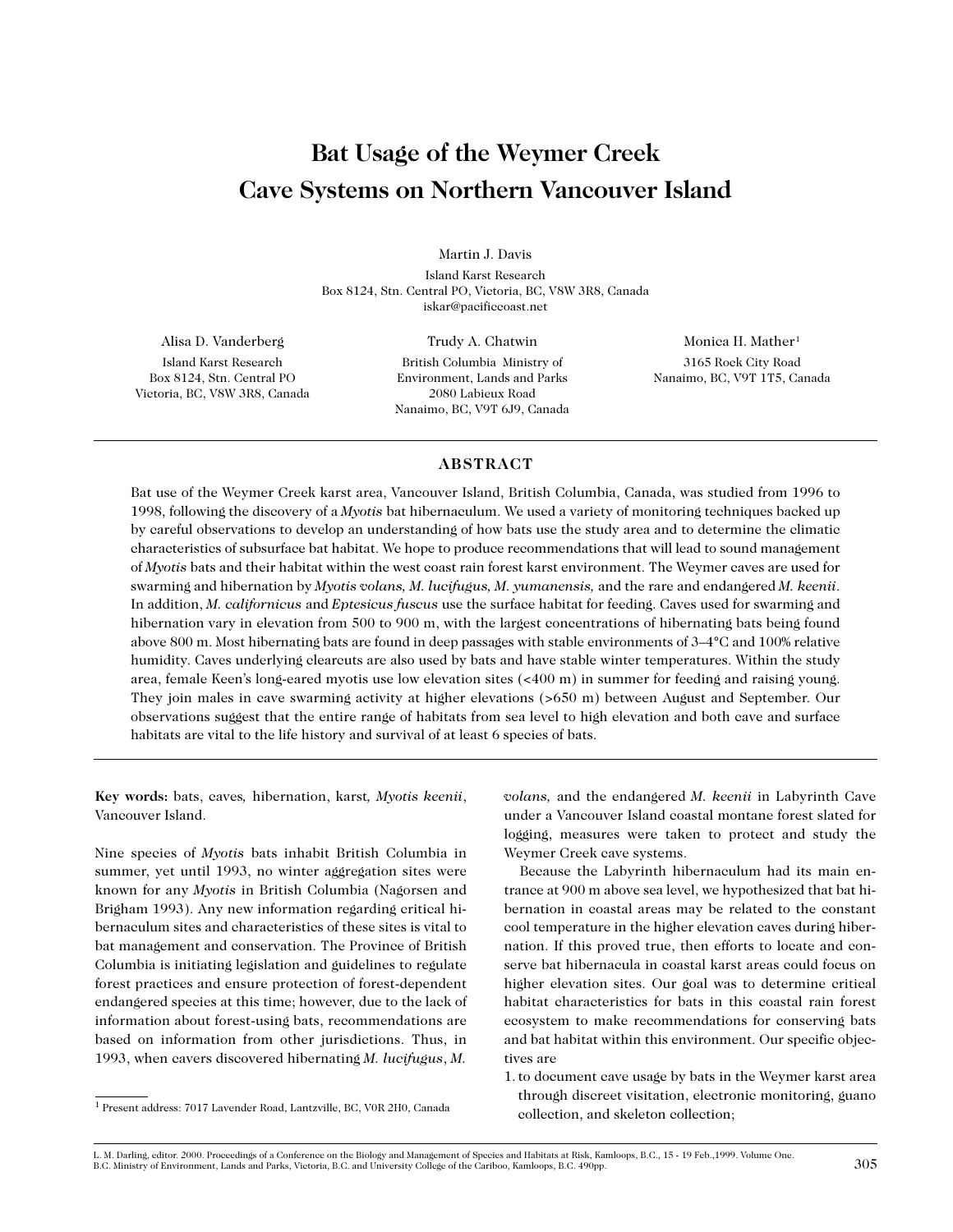- 2. to determine the physical characteristics of bat hibernacula through year-round monitoring of temperature and humidity patterns in caves of different elevation ranges;
- 3. to document summer habitat use patterns of bats in caves and the overlying forest; and
- 4. to determine the impact of clearcut logging on cave physical characteristics and bat use patterns.

# **STUDY AREA**

The Weymer and Green Creek drainages, located about 3 km southeast of Tahsis on northwestern Vancouver Island, range from sea level to 1126 m (49°51'N–49°53'N, 126°37'W–126°39.5'W). The study area contains >150 caves from sea level to 1,000 m, and was partially clearcut over 25 years ago (Davis 1995). The study area is primarily in the Coastal Western Hemlock (CWH) biogeoclimatic zone (subzones vm1 and vm2) and Mountain Hemlock (MH) biogeoclimatic zone (subzone mm1). Lower elevations have small

stands of old-growth Douglas-fir (*Pseudotsuga menziesii*), while red alder (*Alnus rubra*) and bigleaf maple (*Acer macrophyllum*) predominate in areas that were logged before 1950. The cave systems are mostly protected within a 305-ha park, while the remainder are within Tree Farm Licence (TFL) 19.

#### **METHODS**

# **TEMPERATURE AND HUMIDITY DATA LOGGING**

To characterize the physical habitats suitable for bat hibernation we deployed "Onset" temperature and humidity data loggers in caves and surface control sites at low elevation (0–400 m), mid-elevation (401–650 m), and high elevation (651–950 m). For low elevation, finding replicate caves of sufficient length was not always possible, so some shorter caves were used. Data were also collected from caves under clearcuts and under forested areas in each elevation category. The pair of temperature and humidity loggers were

Table 1. Summary of mean winter temperatures and coefficients of variation (CV) at data logger sites (sorted by mean temperature). Data from 17 October 1996 to 5 March 1997.

| Cave site               | Mean<br>temp (°C) | <b>CV</b> | Cave<br>depth(m) | Elev. cat. <sup>a</sup> | Elevation<br>(m) | Treatment <sup>b</sup> | Hibern.<br>bats |
|-------------------------|-------------------|-----------|------------------|-------------------------|------------------|------------------------|-----------------|
| Wormhole: entrance      | 0.05              | 60        | 10               | H                       | 810              | $_{\rm cc}$            |                 |
| Labyrinth: snag         | 0.23              | 4.64      | $\Omega$         | H                       | 922              | $f_{\rm O}$            |                 |
| Labyrinth: entrance     | 0.52              | 3.55      | 10               | H                       | 915              | $f_{\rm O}$            |                 |
| Marmot Maus: snag       | $\mathbf{1}$      | 3.94      | $\Omega$         | H                       | 824              | $_{\rm cc}$            |                 |
| Slot Canyon: snag       | 1.43              | 1.951     | $\Omega$         | M                       | 596              | fo                     |                 |
| Whistling: clearcut     | 1.65              | 2.273     | $\Omega$         | M                       | 568              | $_{\rm cc}$            |                 |
| Whistling: low entrance | 1.83              | 1.361     | 10               | $\mathbf M$             | 510              | $_{\rm cc}$            |                 |
| Headwall: entrance      | 2.39              | 0.842     | 10               | M                       | 483              | $f_{\rm O}$            |                 |
| Labyrinth-Keens Junct.  | 2.64              | 0.114     | 100              | H                       | 843              | $f_{\rm O}$            | yes             |
| Wormhole: station 19    | 2.68              | 0.198     | 100              | H                       | 751              | $_{\rm cc}$            | yes             |
| Slot Canyon: Mel. ent.  | 2.77              | 0.339     | 10               | M                       | 554              | $f_{O}$                |                 |
| Labyrinth: hibernaculum | 3.08              | 0.026     | 200              | H                       | 838              | $f_{\rm O}$            | yes             |
| Slot Canyon-Rekn. Rub.  | 3.56              | 0.242     | 300              | M                       | 592              | $f_{O}$                | yes             |
| Deerdrop-Ant Lion       | 3.98              | 0.02      | 150              | H                       | 788              | $f_{\rm O}$            | yes             |
| Whistling: junction     | 4.17              | 0.218     | 100              | M                       | 531              | $_{\rm cc}$            |                 |
| Deerdrop: entrance      | 4.25              | 0.136     | 10               | H                       | 820              | $f_{\rm O}$            |                 |
| Bonevard: outside       | 4.26              | 0.6       | $\Omega$         | L                       | 5                | $f_{\rm O}$            |                 |
| Headwall-Redrock        | 4.67              | 0.112     | 100              | M                       | 490              | $f_{O}$                |                 |
| Marmot Maus.: pit       | 4.68              | 0.034     | 25               | H                       | 798              | $_{\rm cc}$            |                 |
| Marmot Maus.: entrance  | 4.79              | 0.087     | 10               | H                       | 813              | $_{\rm cc}$            |                 |
| Crab: 20 m in           | 4.87              | 0.335     | 20               | L                       | 60               | $_{\rm cc}$            |                 |
| Whistling: Canal/sump   | 5                 | 0.059     | 100              | M                       | 565              | $_{\rm cc}$            |                 |
| Whistling: mid-entrance | 5.35              | 0.258     | 10               | M                       | 564              | $_{\rm cc}$            |                 |
| Cave176a: 15 m          | 5.52              | 0.287     | 15               | L                       | 50               | $f_{\rm O}$            |                 |
| Knollhole: 10 m in      | 6.59              | 0.264     | 10               | L                       | 65               | $_{\rm cc}$            |                 |
| Knollhole: 30 m in      | 7.8               | 0.043     | 30               | L                       | 50               | $_{\rm cc}$            |                 |
| Boneyard: tidal sump    | 7.97              | 0.053     | 10               | L                       | 3                | $f_{\rm O}$            |                 |
| Boneyard: mouse dig     | 8.13              | 0.019     | 50               | L                       | 6                | $f_{O}$                |                 |

<sup>a</sup> Elevation categories: 0–400 m above sea level = LOW (L); 401–650 m = MID (M); 651–950 m = HIGH (H).

 $<sup>b</sup>$  Treatment categories: fo = forested, cc = clearcut.</sup>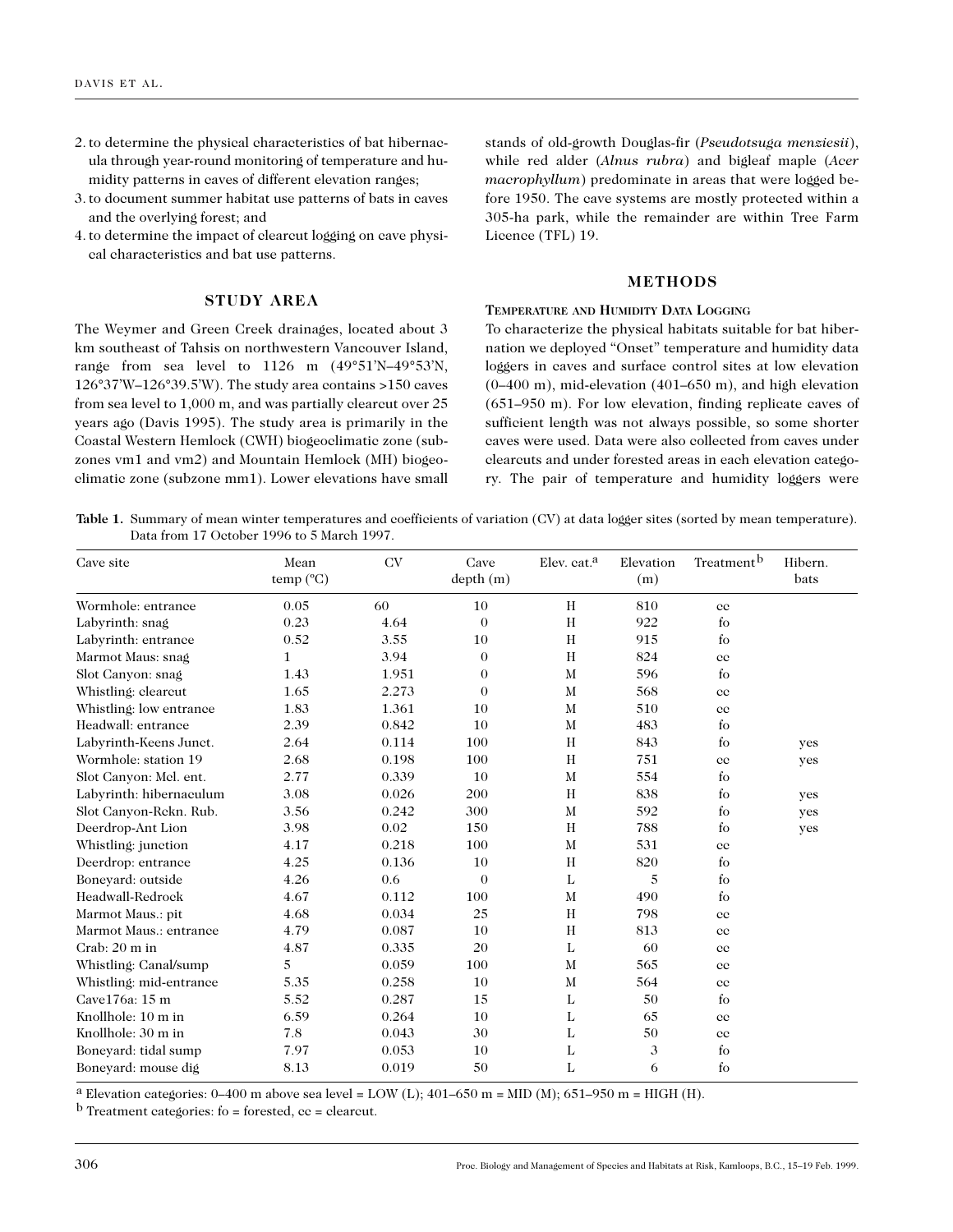placed 10 m within the cave entrance and deep within the cave (where possible >100 m from the entrance). Surface temperatures were monitored in each treatment category. Data were recorded at 1-hour intervals.

We compared temperatures from data loggers in 28 locations (Table 1). To compare temperature differences and variations throughout the winter, we used data collected between 17 October 1996 and 5 March 1997. Analysis of temperature data included calculating seasonal means and standard errors at logger locations. To compare temperature variability, we calculated the coefficient of variation (CV), a dimensionless quantity that measures the amount of variability relative to the value of the mean; the CV is calculated by dividing the standard deviation by the mean. We used analysis of variance (ANOVA) and Student's *t*-test (1) to compare mean temperatures and CVs among caves at different elevations and depths to determine if temperatures were constant and within ranges suitable for hibernating bats, and (2) to compare temperatures and variability in caves under clearcuts and those in forested areas. We compared mean temperatures and variability with elevation using simple regression analysis.

# **BAT ACTIVITY**

We delineated the sampling periods based on seasonal patterns of bat use and the net-nights when we first and last noted them: hibernation (mid-October to late May), emergence from hibernation and feeding in early summer (20 May to 8 July), and swarming in late summer (29 July to 13 September).

To document surface and subsurface habitat use by bats we used both direct and indirect inspection methods: hibernation sites were confirmed by cave visits and exploration by cavers; skeletal remains and recently dead bats were collected from caves to confirm bat use and identify species; guano collection mats were deployed in caves to confirm current bat use; remote ultrasonic detectors were deployed to monitor and record bat passes at entrances and selected surface sites; and mist-netting was used at forest edges, ponds, and outside cave entrances to identify species and habitat use.

In 1998, we netted at various elevations and habitat types from 20 May to 10 October, on 82 net-nights. Bats were handled according to Resources Inventory Committee (RIC) standards (Resources Inventory Committee 1998)

Bone identification of bat species, especially *M. keenii,* was based on skull measurements and characteristics defined in van Zyll de Jong and Nagorsen (1994).

# **RESULTS**

# **WINTER TEMPERATURE MEANS**

The average winter temperature at our 28 data logger sites ranged from 0 to 8°C (Table 1). Mean temperatures were significantly lower at high elevations (simple regression, df = 27,  $F = 28.6$ ,  $r^2 = 52\%, P < 0.05$ , Fig. 1A). Temperatures were also significantly higher deep within caves (approx. 100 m) compared with those outside caves (ANOVA,  $df = 24$ ,  $F =$ 5.14, *P* < 0.05; Fig. 2A). There was no significant difference between temperatures near caves in clearcuts versus those in forested areas (*t*-test, *t* =-1.0, df = 23, *P* > 0.05, Fig. 2A).

#### **WINTER TEMPERATURE VARIATION**

The mean CVs were greater at higher elevations (simple regression, df = 26,  $F = 4.25$ ,  $r^2 = 15\%, P < 0.05$ , Fig. 1B). The CV was also significantly different among cave depth categories. Locations outside caves and at entrances (0–10 m) had higher temperature variations than did deep (50–200 m) within caves (ANOVA,  $df = 24$ ,  $F = 3.44$ ,  $P < 0.05$ , Scheffe's pairwise comparisons, depth category 0–10 m differs from 15–45 m, and from 50–200 m, *P* < 0.05; Fig. 2B). There was no significant difference in coefficient of variation between caves in clearcuts and forested areas (*t*-test, *t* =0.06, df = 23, *P* > 0.05, Fig. 2B).



**Figure 1.** Simple regression relationships between (A) winter temperatures at cave sites and (B) coefficients of variation (CV) versus elevation ( $p < 0.05$ ).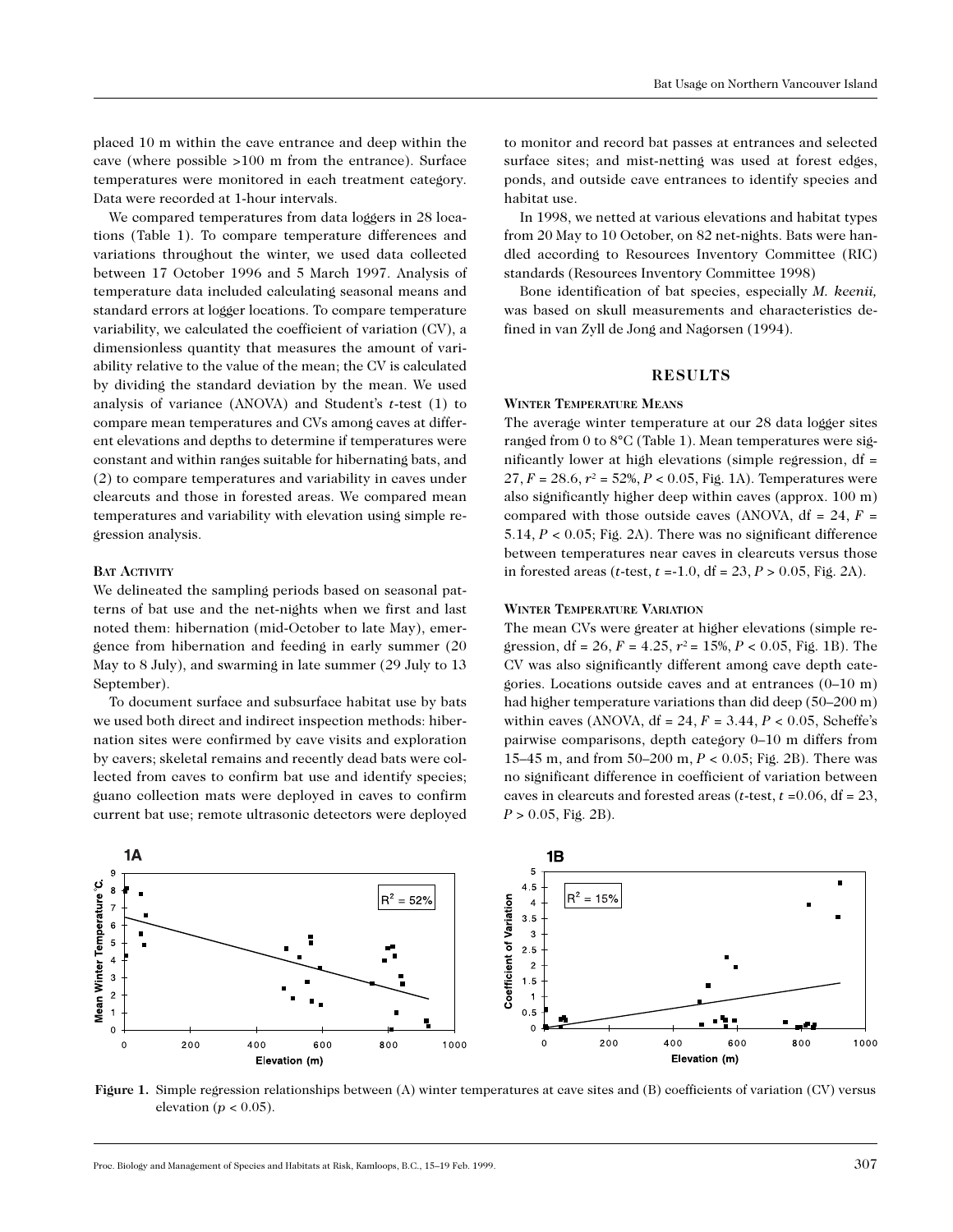#### **Table 2.** Bat capture summary, 1998.

| Category                            | Net-<br>nights | Total<br>captures <sup>a</sup> | No. females,<br>juveniles | Capture<br>ratiob |  |
|-------------------------------------|----------------|--------------------------------|---------------------------|-------------------|--|
| Caves: mid- to high, early summer   | 8              | $\Omega$                       |                           | $\Omega$          |  |
| Surface: mid- to high, early summer | 10             | 1, EPFU                        |                           | 0.1               |  |
| Caves: low, early summer            |                | $\theta$                       |                           | $\theta$          |  |
| Surface: low, early summer          | 3              | 1, MYKE                        | 1, F                      | 0.333             |  |
| Caves: mid- to high, late summer    | 46             | 33, MYVO;15, MYLU, 9;          | 1, F                      | 1.413             |  |
|                                     |                | MYKE; 2, MYYU, 4;              | 1, J(F)                   |                   |  |
|                                     |                | MYLU/YU; 2, MYKE/EV            | 3 J(M)                    |                   |  |
|                                     |                | TOTAL: 65                      |                           |                   |  |
| Surface: mid- to high, late summer  | 8              |                                |                           | $\Omega$          |  |
| Caves: low, late summer             |                | 3, MYKE                        | 2, F; 1, J(M)             | 0.429             |  |
| Surface: low, late summer           | 4              | $\theta$                       |                           | $\Omega$          |  |
| <b>TOTALS</b>                       | 87             | 70                             | 5, F; 5, J                | $0.805$ (avg)     |  |

a EPFU, *Eptesicus fuscus,* big brown bat; MYKE, *Myotis keenii,* Keen's long-eared myotis; MYYU, *M. yumanensis,* Yuma myotis; MYLU, *M. lucifugus,* little brown myotis; MYLU/YU, bats that were indistinguishable between *M. lucifugus* and *M. yumanensis;* MYKE/EV, bats that could be *M. evotis*. A skull, collected from Weymer, and identified as a possible *M. evotis* (D. Nagorsen, pers. comm.) raises taxonomic questions.

b The number of bats caught divided by the number of net-nights (1 bat net/3 hour+ sampling period).

#### **HIBERNACULA TEMPERATURES AND HUMIDITY**

We found evidence of bats hibernating in 5 deep cave locations between 592 and 843 m (Table 1). The average winter temperatures in the hibernacula ranged from 2.6 to 3.9°C. The average CVs ranged from 0.02 to 0.24 (Figs. 2A, 2B).

Because all hibernacula were found in deep cave sites we looked at the differences between mean temperature and variation in all deep cave sites at different elevations to determine consistent temperature characteristics of bat hibernacula. Deep cave sites at low elevations had much higher mean temperatures than did those at mid-elevation and those at high elevation (ANOVA,  $df = 11$ ,  $F = 28$ ,  $P < 0.05$ , Fig. 3A). The CV in deep caves did not vary with elevation (ANOVA,  $df = 10$ ,  $F = 2.16$ ,  $P > 0.05$ ). The mean temperatures within deep caves with hibernating bats were signifi-

cantly lower than those without (*t*-test,  $df = 9$ ,  $t = -3.1$ ,  $P \le$ 0.05, Fig. 3B); however, the CV was not different for deep sites with and without hibernating bats (*t*-test,  $df = 9$ ,  $t =$ 0.75,  $P > 0.05$ , Fig. 3B). We found no differences in mean temperatures or CVs between deep cave sites under clearcuts and under forests (mean: *t*-test,  $df = 9$ ,  $t = -0.45$ , *P* > 0.05; CV: *t*-test, df = 9, *t* = –0.61, *P* > 0.05, Fig. 3B).

Relative humidity at the largest hibernacula (Labyrinth) was a constant 100% in winter. Other sites have not been analyzed yet.

#### **CAVE HABITAT USE BY BATS**

During the summer/early fall season in 1996 and 1997 we captured 91 bats of 5 species over 21 net-nights: *Myotis volans,* 46; *M. keenii/evotis,* 6; *M. lucifugus,* 29; *M. lucifugus/yumanensis,*



**Temperature Logger Locations** 



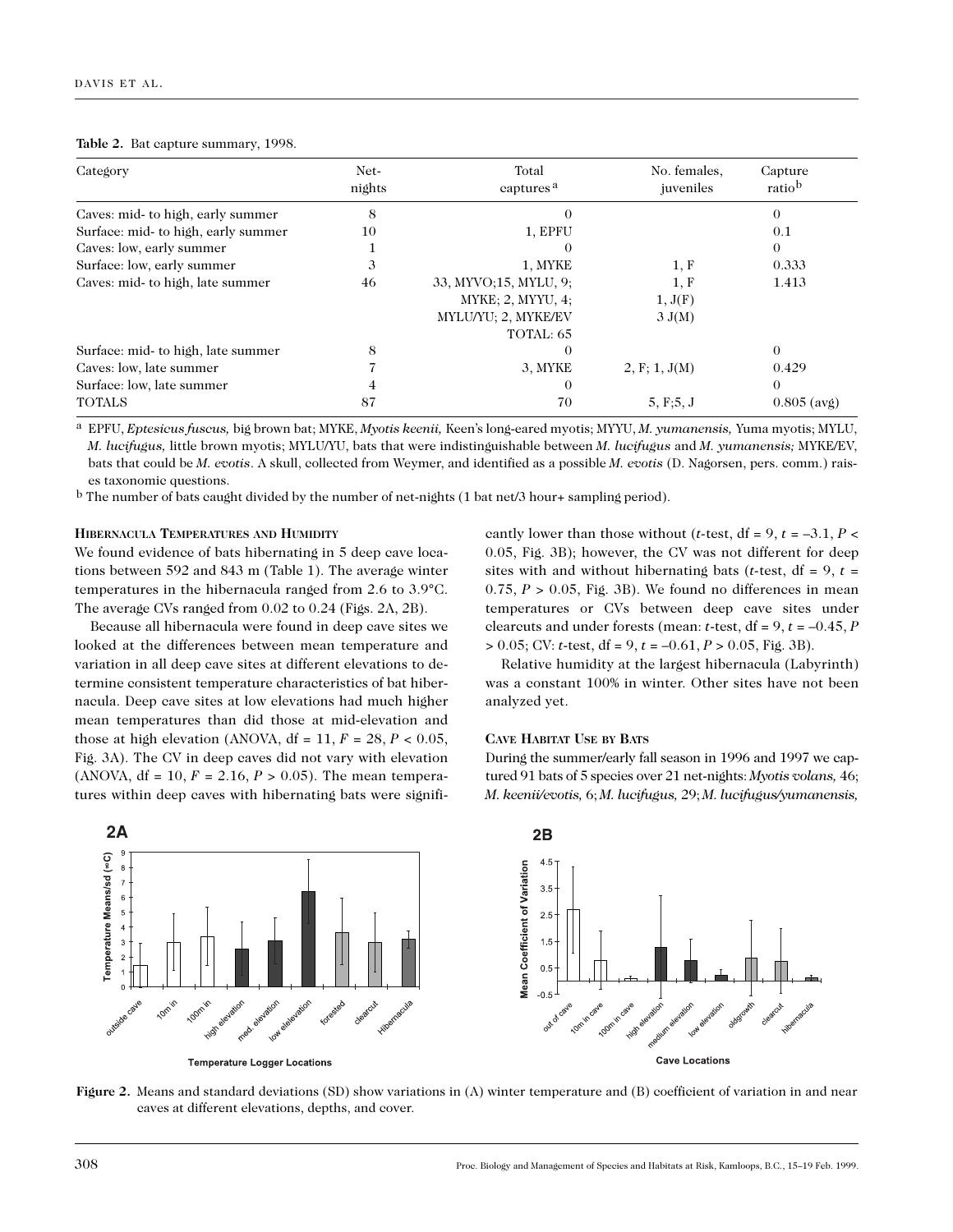| Cave             | Elev. <sup>a</sup><br>(m) | Length <sup>b</sup><br>(m) | Treatment <sup>e</sup> | Visual<br>insp. | Ultrasonic<br>detection <sup>d</sup> | Guano       | Swarming <sup>e</sup> | Skeletal<br>remains | Hibernation <sup>1</sup> |
|------------------|---------------------------|----------------------------|------------------------|-----------------|--------------------------------------|-------------|-----------------------|---------------------|--------------------------|
| Cathedral        | 945                       | $6,230+$                   | fo                     | ΧŚ              | $\mathbf X$                          | $\mathbf X$ | $\mathbf X$           |                     | $\mathbf X$              |
| Labyrinth        | 925                       | $6,230+$                   | $f_{\rm O}$            | $\mathbf X$     | $\mathbf X$                          | $\mathbf X$ | $\mathbf X$           | $\mathbf X$         | $\mathbf X$              |
| Keyhole          | 875                       | $6,230+$                   | fo                     | X               |                                      | X           | $\mathbf X$           | X                   | $\mathbf X$              |
| Calypso          | 800                       | $6,230+$                   | fo                     |                 |                                      |             | $\mathbf X$           | $\mathbf X$         | $\mathbf X$              |
| Ursa Major       | 910                       | $6,230+$                   | fo                     |                 | $\mathbf X$                          |             |                       | $\mathbf X$         | $\mathbf X$              |
| Waymore          | 840                       | 119                        | fo                     |                 |                                      |             | $\mathbf X$           |                     |                          |
| 47H              | 890                       | Ģ                          | fo                     |                 |                                      |             | $\mathbf X$           |                     | $\mathbf X$              |
| Drafty Drop      | 885                       | $75+$                      | fo                     |                 | $\mathbf X$                          |             |                       |                     |                          |
| 47I              | 860                       | 91                         | fo                     |                 |                                      |             | $\mathbf X$           |                     |                          |
| Fracture         | 840                       | $163+$                     | fo                     | $\mathbf X$     | $\mathbf X$                          |             | $\mathbf X$           |                     | $\mathbf X$              |
| Deer Drop        | 820                       |                            | f <sub>O</sub>         | $\mathbf X$     | $\mathbf X$                          | $\mathbf X$ | $\mathbf X$           | $\mathbf X$         | $\mathbf X$              |
| Wormhole         | 760                       | $1,583+$                   | $_{\rm cc}$            | $\mathbf X$     |                                      | $\mathbf X$ | $\mathbf X$           | $\mathbf X$         | $\mathbf X$              |
| Marmot Mausoleum | 780                       | 27                         | $_{\rm cc}$            |                 |                                      |             |                       | X                   |                          |
| X Cave           | 705                       | $97+$                      | $_{\rm cc}$            |                 |                                      |             | $\mathbf X$           |                     | $\mathbf X$              |
| Skypot           | 690                       | $5,365+$                   | $_{\rm cc}$            |                 | $\mathbf X$                          |             | $\mathbf X$           |                     | X                        |
| Boggle           | 740                       | $358+$                     | fo                     |                 | $\mathbf X$                          |             | $\mathbf X$           |                     | $\mathbf X$              |
| Slot Canyon      | 550                       | $5,365+$                   | fo                     | $\mathbf X$     | $\mathbf X$                          | $\mathbf X$ | $\mathbf X$           |                     | $\mathbf X$              |
| Fallen Giant     | 540                       | $1,680+$                   | fo                     |                 | $\mathbf X$                          |             | $\mathbf X$           |                     |                          |
| Headwall         | 480                       | $1,680+$                   | $f_{O}$                |                 | $\mathbf X$                          |             |                       |                     |                          |
| Whistling        | 560                       | 782                        | $_{\rm cc}$            |                 | $\mathbf X$                          |             |                       |                     |                          |
| Liquid Sky       | 380                       | $385+$                     | $f_{\rm O}$            |                 |                                      |             |                       | $\mathbf X$         |                          |
| Knoll Hole       | 70                        | $90\,$                     | $_{\rm cc}$            |                 |                                      | $\mathbf X$ | $\mathbf X$           |                     |                          |
| Crab Crevice     | 70                        | 25                         | $_{\rm cc}$            |                 |                                      |             |                       |                     |                          |
| Cave 176A        | 60                        | 17                         | $f_{\rm O}$            |                 |                                      |             |                       |                     |                          |
| Boneyard         | 4                         |                            | $f_{O}$                |                 |                                      |             |                       |                     |                          |

**Table 3.** Bat use of Weymer Caves.

<sup>a</sup> Elev. = entrance elevation. Elevation categories are:  $0-400$  m above sea level = LOW;  $401-650$  m = MID;  $651-950$  m = HIGH.

b "+" indicates cave is longer than mapped length.

 $c$  fo = forested;  $cc$  = clearcut.

d Indicates visual verification of hibernacula.

e Swarming indicates multiple bats flying in and out of caves from late July to mid-September.

f Hibernation indicates high probability of hibernacula. Hibernation period is mid-October to mid-June

g X indicates documented evidence of activity.

6; *M. yumanensis,* 3; and *M. californicus,* 1 (Davis 1997)*.*

In 1998 we caught 70 bats of 5 species over 87 net-nights (Table 2). All but *Eptesicus fuscus* and *M. californicus* have been captured at cave entrances.

At mid- and high elevation caves in early summer, no bats were caught. Emergent bats were documented at high elevation cave entrances between 23 May and 27 May. ("Emergent" bats are bats that are found roosting or in torpor just inside the Weymer cave entrances in May–June, typically 10–30 m within. Individuals have been observed to remain for up to 2 weeks at the same location). However, we were surprised to find 2 bats, probably *M. volans*, hibernating in Wormhole Cave on 21 June, over 300 m from the nearest known entrances. This date was later than has previously been observed in the study area.

There was no recorded activity at low elevation caves in early summer during a single night's netting effort.

By late July, there was swarming activity (multiple bats

flying in and out of caves that are used for hibernation) by male *Myotis* of 4 species (*M. volans, M. keenii, M. lucifugus, M. yumanensis*) at the mid- to high elevation caves (capture ratio: 1.4 bats/net-night) (Table 3). The greatest swarming activity occurred at entrances to the longer caves with the most stable temperatures, such as the Weymer System, Ursa Major System, and Wormhole Cave. Guano collection sheets record the highest rates of deposition in caves at high elevation (229 droppings on 18 sheets). At mid-elevation caves, we documented most bat activity at entrances that are lower exits to lengthy, deep cave systems that originate at higher elevations and have stable, cool airflows, such as the Slot Canyon entrances to the Weymer System. Caves with all entrances at mid-elevation, such as Fallen Giant, Headwall, and Whistling, yielded few bat captures and detections: 1 capture out of 5 net-nights and 18 passes out of 8 detector nights over 2 years. Guano collection sheets also showed little deposition at this elevation (15 droppings on 14 sheets).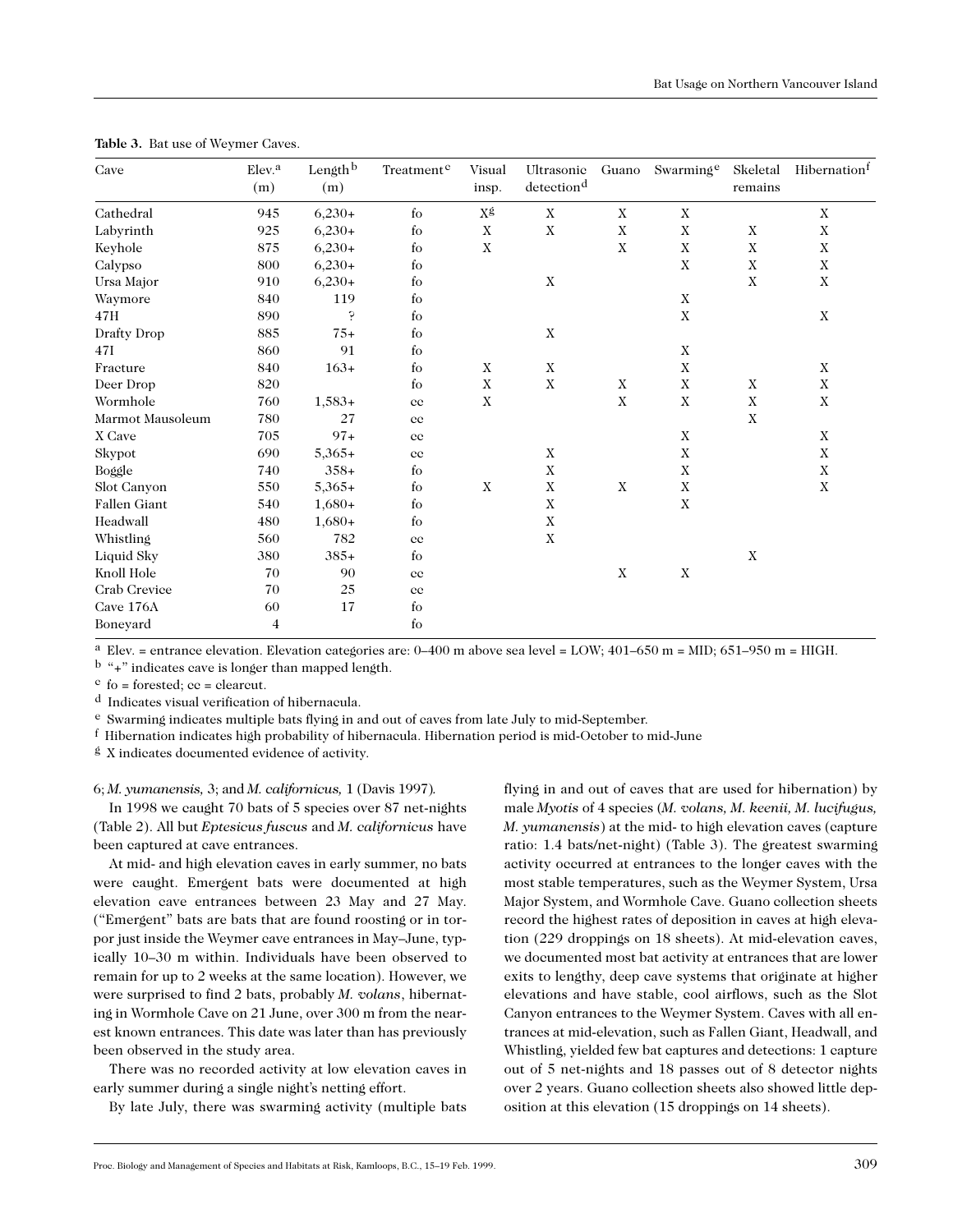Swarming activity in August began at 2330, whereas forest commuting and feeding activity began at dusk (about 2130). Swarming began progressively earlier as the day length shortened. By 2 September, bats were being caught by 2120. The swarming activity increased through August and by early September appeared to peak. Our highest capture ratio, 5.25 bats/net-night, occurred on 2 September. In 1996 and 1997, however, the swarming peaked in mid-August (11–14 Aug.). Females and juveniles did not appear with the swarming males until early September in 1998. The relative abundance of females for this period was only 3% that of males, over 3 years of netting. The overall capture ratio of bats at cave entrances during late summer was 1.28 bats/net-night.

The capture ratio for low elevation caves during late summer was 0.429. Two significant low elevation caves (Boneyard and Liquid Sky) exhibited no bat activity. However, a 100-m long cave, Knoll Hole, showed activity during netting on 11 August 1998 between 2030 and 2100. Two post-lactating females and 1 juvenile male *M. keenii* were captured at the cave; 2 more long-eared bats were briefly caught, but escaped. Other than this finding at this site, no other cave-related bat activity was detected below 550 m elevation.

# **SURFACE HABITAT USE BY BATS**

# *Early Summer*

Some bat use was documented (through ultrasonic detection and netting) at all elevational ranges. Bats were seen and detected flying along the littoral zone of Tahsis Inlet and the Leiner River estuary from February 1998 to 5 September 1998. In a quiet back eddy of the Leiner River, several *Myotis* sp*.* bats were detected based on call frequencies ranging from 50 to 80 kHz. *Eptesicus fuscus* was heard flying along the Leiner River (based on calls from 20 to 30 kHz). One lactating female *M. keenii* was captured at the Green Creek estuary on 8 July. The capture ratio for low elevation surface

netting was 0.333 bats/net-night.

At mid- to high elevation, occasional feeding activity occurred in the forest/clearcut margins and marshes. The capture ratio in the mid- to high elevation surface was 0.1 bats/net-night.

# *Late Summer/Early Fall*

As late as 4 September, calls consistent with *Myotis* bats were heard regularly over Tahsis Inlet and the adjacent Leiner estuary. Feeding activity occurred along the forest margins and marshes at high elevation but no bats were captured. Bats were also seen flying along trails in the forest and heard feeding over dolines, large sinkholes (>10 m deep) of solutional origin. At Weymer, they are typically devoid of trees within and provide open, uncluttered feeding zones within the forest.

# **SKULL IDENTIFICATIONS**

All bat skulls were collected from cave passages above 730 m, except for 1 specimen (*Myotis* sp.) from Liquid Sky Cave at 380 m. This skull was coated with calcium carbonate, common to caves, which suggests an older specimen. It was not identifiable at the species level. *M. lucifugus, M. yumanensis, M. keenii*, *M. volans,* and possibly *M. evotis* were identified from skulls, including recently deceased (<2 years) individuals.

#### **DISCUSSION**

Temperature monitoring in caves showed that mean winter temperature declined with increasing elevation (Fig. 1A), whereas the coefficient of variation (CV) increased with elevation (Fig. 1B). However, the increased CV at higher elevation is due to variation from sites at cave entrances and outside caves (in Fig. 1B, all the points with low CV in higher elevation sites are from deep cave sites). Deep cave sites showed consistently low temperature variation (Fig. 2B, 3B).



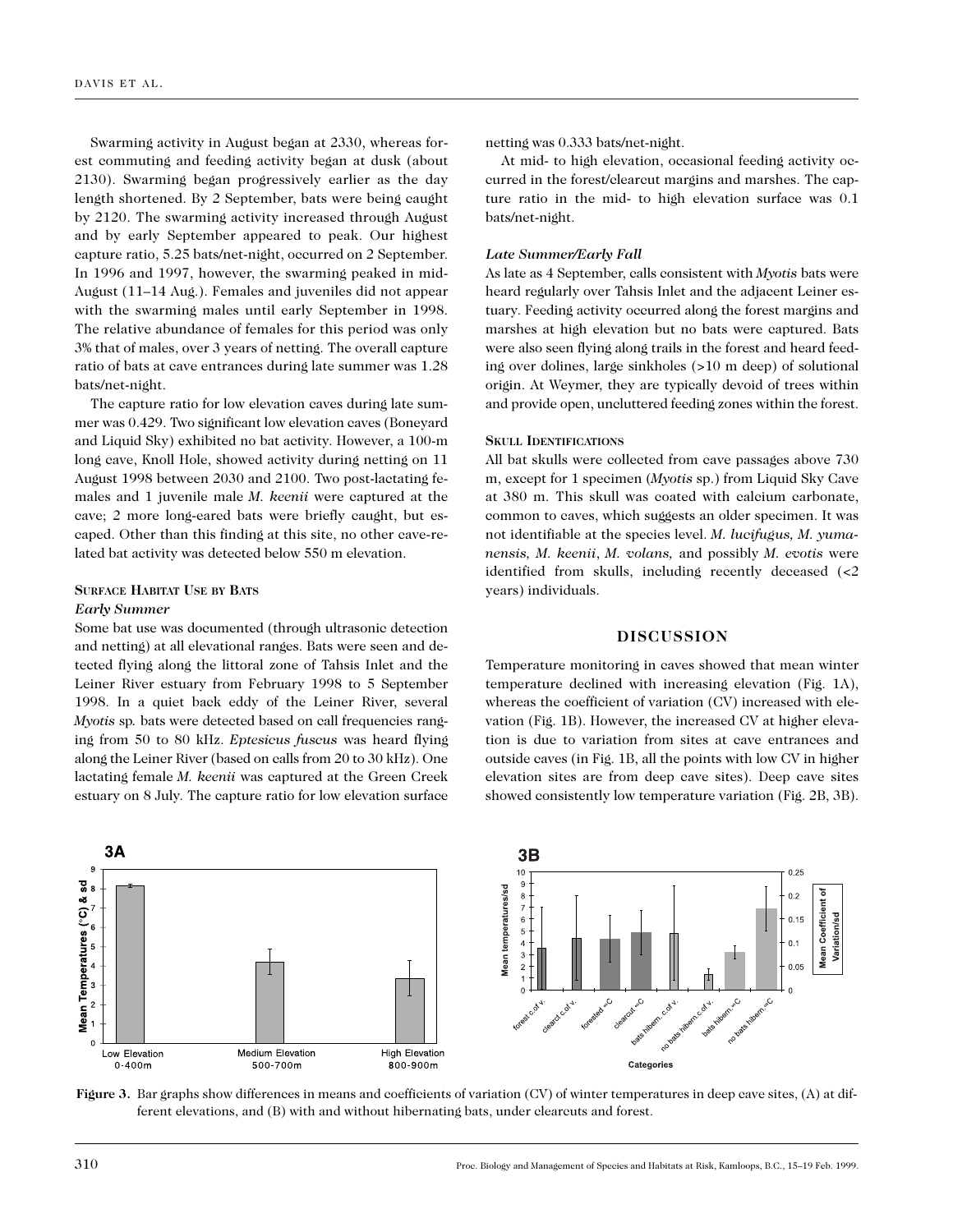At low elevations, temperature variation was consistently low among cave depths, possibly due to the influence of the sea in some low caves, particularly one with a tidal sump. At midand high elevation the temperature variation increased nearer to entrances because of high temperature changes outside the cave and fluctuations in air flow direction between the surface and the stable deep cave environment. We found no apparent effect of clearcutting on winter temperature and variation in and near caves.

Our sampling showed that bats hibernate in Labyrinth, Wormhole, Deer Drop, Fracture, and Slot Canyon caves. These caves range in elevation from 592 to 843 m. They are all deep and long (>100 m). Their deep-cave mean winter temperatures range from 2.64 to 3.98°C , and the CV is very low (0.020–0.242). These conditions are best for long, undisturbed periods of torpor and low oxygen and fat consumption (McManus 1974, Tuttle and Stevenson 1977, Nagorsen and Brigham 1993).

No bats were found hibernating below 592 m elevation. Although deep, low elevation caves appear to have stable temperatures, the mean winter temperatures and metabolic costs may both be too high for hibernation (Hock 1951, Stones 1965, Davis 1970, McManus 1974, Tuttle and Stevenson 1977).

Bats use the entire study area at all times of year. The mid- to high elevation deep caves are used for hibernation by *M. keenii, M. volans, M. lucifugus,* and *M. yumanensis* from mid-October to mid-June, then for swarming from late July to late September. Low elevation riparian areas and littoral zones are used for feeding. At low elevation streams and Knoll Cave, we captured only female and young Keen's longeared myotis. It appears that female *M. keenii* bats are feeding and raising young at low elevations and then moving to higher elevation caves for swarming and hibernation. This result suggests that the study area is very important to Keen's myotis for 2 critical aspects of its life history: rearing young and hibernation.

Climate has been shown to affect timing of reproduction in bats (Grindal et al. 1992), and probably affects timing of hibernation also. Thus, the late emergence of the 2 *Myotis* bats in Wormhole Cave may be due to a cool, wet spring. Likewise, the annual variation in swarming behaviour might be linked to weather patterns as discussed by Fenton (1969).

Bats use caves under both clearcuts and forests for hibernation and swarming. We noted that *M. volans* used a 15 X 15 X 25 m pit (Skypot) in a clearcut for feeding. This was the only recorded summer feeding use within a clearcut. However, we are not sure if the use of this cave for feeding is related to its unique thermal characteristics, which may be related to clearcutting, because we did not monitor temperatures here.

In summer, males predominate at higher elevation cave and surface sites. Females and young of the year appear with

swarming males at the caves in mid-August. This difference in sexual distribution over an elevational and temporal range may be due to various physiological and abiotic factors such as variable energy demands between the sexes, prey availability, and climate. Females require warmer areas with greater insect abundance to meet the demands of raising young (Thomas 1988, Barclay 1991). Furthermore, the low number of bats documented feeding at high elevation bogs and marshes could be explained by a relatively wide distribution of more productive aquatic feeding areas at lower elevations. Green Creek and Leiner River at sea level, and Malaspina and Perry lakes at 100 m elevation provide good feeding areas. However, we do not know where bats roost during the early or late summer period.

Skeletal remains confirmed the presence of *M. keenii, M. volans, M. lucifugus,* and *M. yumanensis* in the caves. However, one of the *M. keenii* skulls collected has measurements that fall within the *M. evotis* range. To clarify taxonomic uncertainties, DNA is currently being sampled and analyzed. Until taxonomic uncertainties for field identification of *M. keenii* are resolved, we cannot identify the species with certainty (Firman and Barclay 1993).

At Weymer, diverse habitats at a wide range of elevations combined with deep caves create make for excellent conditions for hibernating, feeding, and raising young. We hope our hibernation model will be useful for locating other hibernacula on Vancouver Island.

# **CONCLUSIONS**

- 1. Myotis bats hibernate in caves with stable temperatures between 2.4 and 4ºC and 100% relative humidity. In this coastal montane environment, these are deep caves (>100 m long), and occur above 500 m elevation. The largest aggregations are found above 800 m.
- 2. Clearcutting appears not to affect winter temperatures deep in caves.
- 3. Myotis bats use the mid- to high elevation caves from mid-June to late July. Swarming occurs from late July to late September. Hibernation occurs from mid-October to mid-June.
- 4. Low elevation forest and riparian areas are used by Keen's long-eared myotis for feeding and raising young.

# **ACKNOWLEDGEMENTS**

We thank the British Columbia Habitat Conservation Trust Fund and Bat Conservation International for funding this project in 1998. Forest Renewal British Columbia provided us with seed money for this study in 1996.

We acknowledge D. Nagorsen of the Royal British Columbia Museum for identifying bones collected from the caves and providing scientific direction and assistance. The